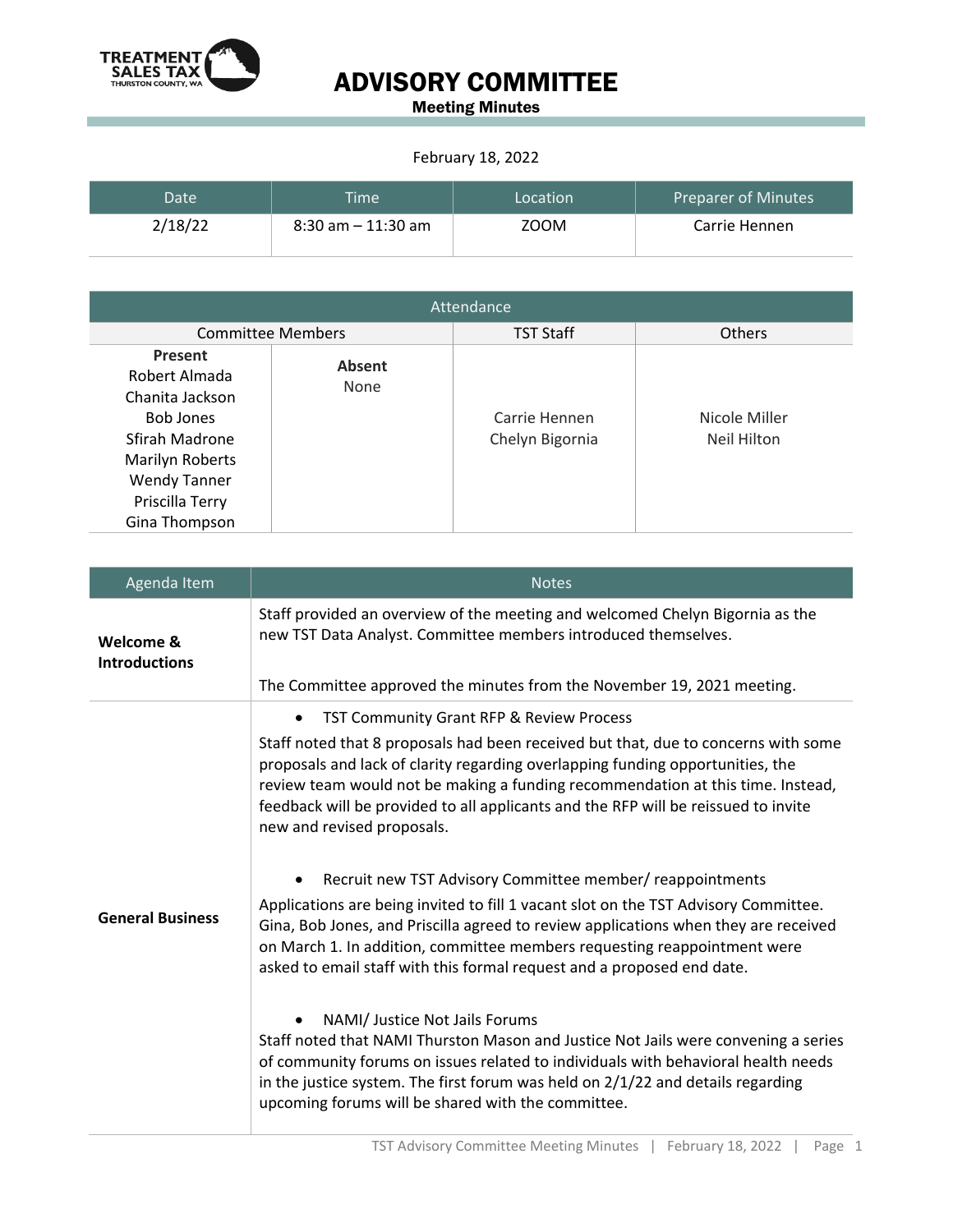

## ADVISORY COMMITTEE

Meeting Minutes

| Agenda Item                      | <b>Notes</b>                                                                                                                                                                                                                                                                                                                                                                                                                                                                                                                                                                                                                                                                                                                                                                                                                                                                                                                                                                                                                                                                                                                                                                                                                                                                                                                                                                                                                           |
|----------------------------------|----------------------------------------------------------------------------------------------------------------------------------------------------------------------------------------------------------------------------------------------------------------------------------------------------------------------------------------------------------------------------------------------------------------------------------------------------------------------------------------------------------------------------------------------------------------------------------------------------------------------------------------------------------------------------------------------------------------------------------------------------------------------------------------------------------------------------------------------------------------------------------------------------------------------------------------------------------------------------------------------------------------------------------------------------------------------------------------------------------------------------------------------------------------------------------------------------------------------------------------------------------------------------------------------------------------------------------------------------------------------------------------------------------------------------------------|
|                                  | TST fiscal update                                                                                                                                                                                                                                                                                                                                                                                                                                                                                                                                                                                                                                                                                                                                                                                                                                                                                                                                                                                                                                                                                                                                                                                                                                                                                                                                                                                                                      |
|                                  | There was considerable underspending in TST-funded programs in 2021. However,<br>revenue in January 2022 was lower than expected, this will need to be monitored.                                                                                                                                                                                                                                                                                                                                                                                                                                                                                                                                                                                                                                                                                                                                                                                                                                                                                                                                                                                                                                                                                                                                                                                                                                                                      |
| Diversity, Equity &<br>Inclusion | Data on TST program participation<br>٠<br>Staff presented data on race/ethnic identities of participants in TST-funded<br>programs in 2019-2020.<br>Discussion included the following:<br>Committee members are interested in voices of program participants<br>and their experiences in programs, perhaps through qualitative<br>discussions.<br>The County's new Criminal Justice Regional Program Manager is looking<br>to develop a data warehouse across different law and justice partners;<br>this may take some time but will also provide important context for TST<br>program data.<br>Demographic data on program participants describes the population<br>being served but does not shed light on any differences in outcomes<br>based on race, ethnicity, age, etc. This level of analysis would require<br>more data than TST has access to and there are challenges due to the<br>small size of TST programs.<br>TST should provide guidance to programs regarding best practices in<br>collecting demographic data.<br>Committee members would be interested in demographic data of staff<br>in TST funded programs.<br>Update on County activities & plan<br>Nicole Miller, Thurston County's Racial Equity Program Manager, provided updates<br>on development of the County's Racial Equity Plan, the process of convening the<br>County's external advisory council, and other activities related to racial equity |
|                                  | (lunchtime conversation series, book club series, community survey, County<br>employee survey, development of mentoring program).                                                                                                                                                                                                                                                                                                                                                                                                                                                                                                                                                                                                                                                                                                                                                                                                                                                                                                                                                                                                                                                                                                                                                                                                                                                                                                      |
|                                  | Update on/ discussion of TST next steps<br>Staff noted that TST will pay for 7 County employees to participate in the YWCA<br>Intercultural Foundations Institute, including 3 PHSS staff, 2 staff from Public<br>Defense, and 2 staff from Pretrial Services.                                                                                                                                                                                                                                                                                                                                                                                                                                                                                                                                                                                                                                                                                                                                                                                                                                                                                                                                                                                                                                                                                                                                                                         |
|                                  | With respect to next steps, it was agreed that staff should work with offices/<br>departments receiving TST funding and ask them each to identify at least 1 specific,<br>concrete action they are taking to advance diversity, equity and inclusion goals in<br>2022. It was suggested that Carrie and Nicole should meet individually with offices                                                                                                                                                                                                                                                                                                                                                                                                                                                                                                                                                                                                                                                                                                                                                                                                                                                                                                                                                                                                                                                                                   |